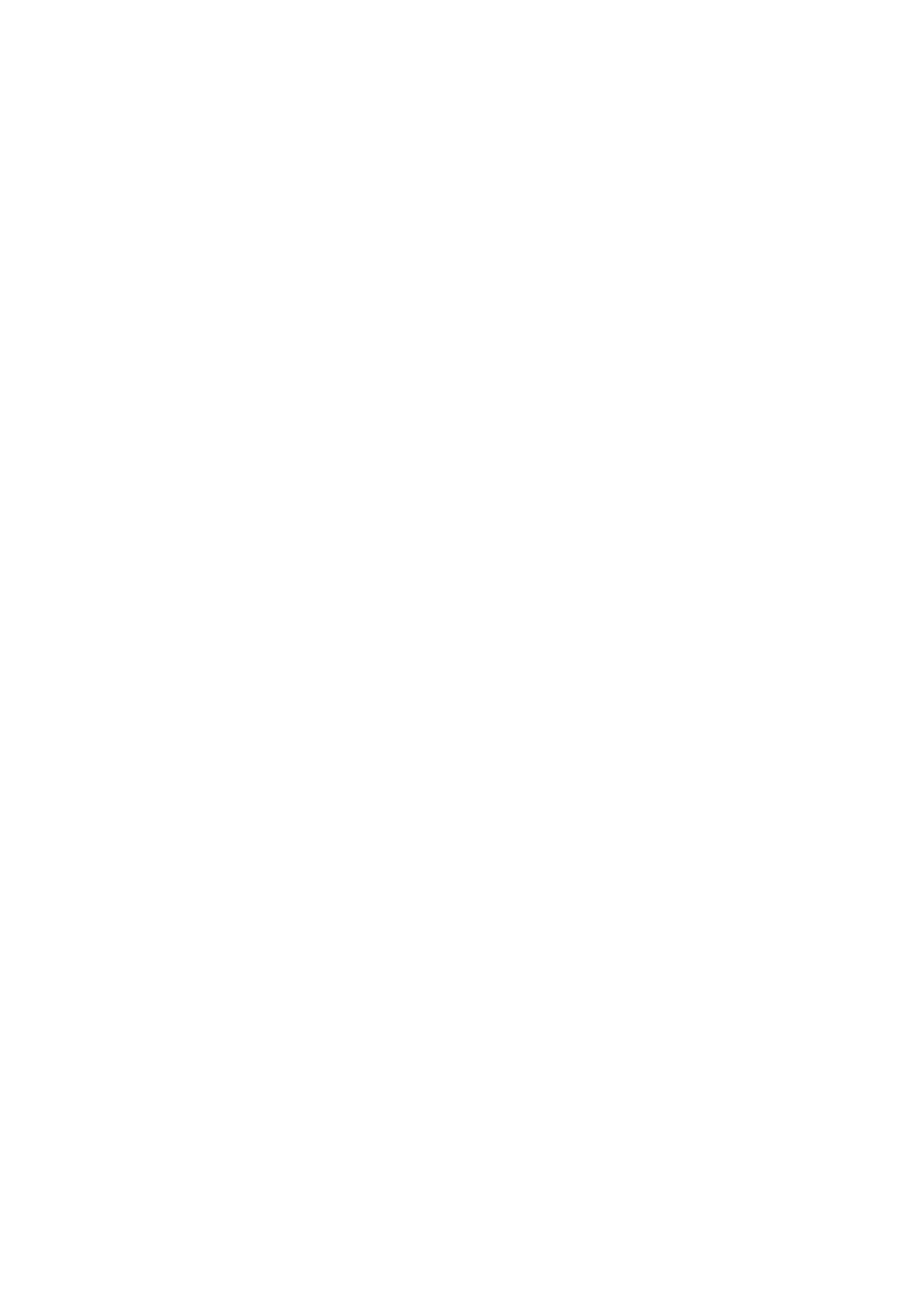| <b>Table of Contents</b>                                                                                       |                            |                       |  |  |
|----------------------------------------------------------------------------------------------------------------|----------------------------|-----------------------|--|--|
|                                                                                                                | Paragraph<br><b>Number</b> | Page<br><b>Number</b> |  |  |
| Preface                                                                                                        |                            | V11                   |  |  |
| <b>Chapter-I: Introduction</b>                                                                                 |                            |                       |  |  |
| About this report                                                                                              | 1.1                        | $\mathbf{1}$          |  |  |
| Auditee profile                                                                                                | 1.2                        | 1                     |  |  |
| Authority for conducting Audit                                                                                 | 1.3                        | $\overline{2}$        |  |  |
| Organisational structure of the Office of the<br>Principal Accountant General (G&SSA), Karnataka,<br>Bengaluru | 1.4                        | $\overline{3}$        |  |  |
| Planning and conduct of Audit                                                                                  | 1.5                        | $\overline{3}$        |  |  |
| Significant audit observations                                                                                 | 1.6                        | 3                     |  |  |
| Performance audits of programmes/activities/<br>Departments                                                    | 1.6.1                      | 3                     |  |  |
| Information Systems audit                                                                                      | 1.6.2                      | 5                     |  |  |
| Compliance audit                                                                                               | 1.6.3                      | 6                     |  |  |
| Lack of responsiveness of Government to Audit                                                                  | 1.7                        | 9                     |  |  |
| Outstanding inspection reports                                                                                 | 1.7.1                      | 9                     |  |  |
| Response of Departments to the draft paragraphs                                                                | 1.7.2                      | 9                     |  |  |
| Follow-up action on Audit Reports                                                                              | 1.7.3                      | 10                    |  |  |
| Paragraphs to be discussed by the Public<br><b>Accounts Committee</b>                                          | 1.7.4                      | 10                    |  |  |
| <b>Chapter-II : Performance Audit</b>                                                                          |                            |                       |  |  |
| Department of Health and Family Welfare/<br><b>Department of Medical Education</b>                             |                            |                       |  |  |
| Health care facilities in State Sector Hospitals<br>including Autonomous and Teaching Hospitals                | 2.1                        | 13                    |  |  |
| <b>Department of Higher Education</b>                                                                          |                            |                       |  |  |
| Engineering Education in Karnataka                                                                             | 2.2                        | 43                    |  |  |
| <b>Chapter-III : Information Systems Audit</b>                                                                 |                            |                       |  |  |
| <b>Department of Personnel and Administrative Reforms</b>                                                      |                            |                       |  |  |
| e-Procurement                                                                                                  | 3.1                        | 73                    |  |  |
| <b>Chapter-IV : Compliance Audit</b>                                                                           |                            |                       |  |  |
| <b>Department of Home</b>                                                                                      |                            |                       |  |  |
| Follow up audit on Internal Control System in<br>the Department of Prisons                                     | 4.1                        | 93                    |  |  |
| <b>Department of Women and Child Development</b>                                                               |                            |                       |  |  |
| Implementation of Juvenile Justice Act, 2000                                                                   | 4.2                        | 104                   |  |  |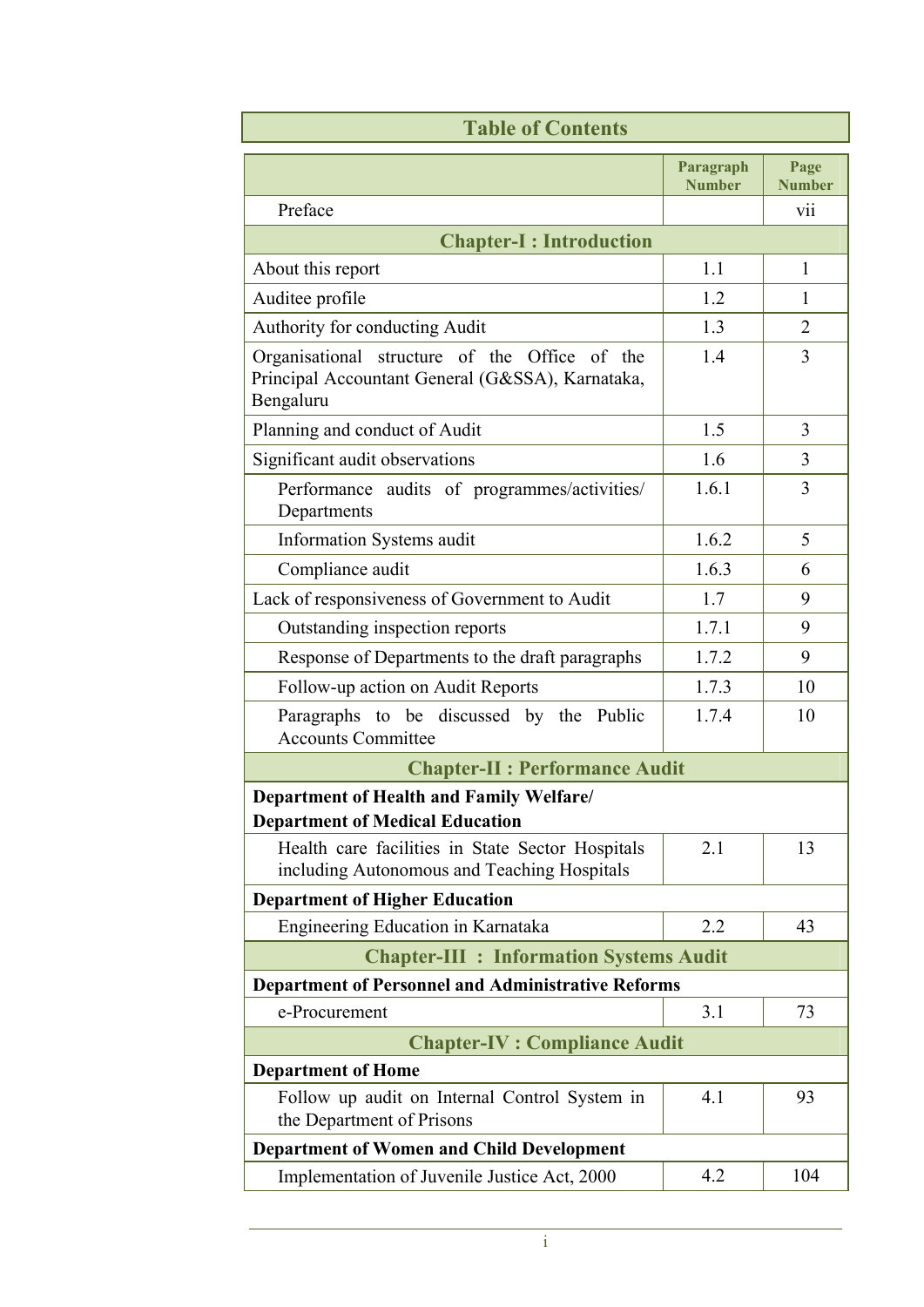|                                                                                        | Paragraph<br><b>Number</b> | Page<br><b>Number</b> |  |
|----------------------------------------------------------------------------------------|----------------------------|-----------------------|--|
| <b>Department of Urban Development</b>                                                 |                            |                       |  |
| made<br>by<br>Investments<br>the<br>Bangalore<br>Development Authority in Mutual Funds | 4.3                        | 122                   |  |
| <b>Department of Education</b>                                                         |                            |                       |  |
| (Primary and Secondary Education)                                                      |                            |                       |  |
| Laxity in implementation of a scheme                                                   | 4.4                        | 148                   |  |
| <b>Department of Health and Family Welfare</b>                                         |                            |                       |  |
| (Medical Education)                                                                    |                            |                       |  |
| <b>Unproductive Investment</b>                                                         | 4.5                        | 150                   |  |
| <b>Department of Home</b>                                                              |                            |                       |  |
| Loss of Central assistance                                                             | 4.6                        | 152                   |  |
| <b>Department of Housing</b>                                                           |                            |                       |  |
| Irregular extension of salary benefits                                                 | 4.7                        | 154                   |  |
| Wasteful expenditure on housing scheme                                                 | 4.8                        | 155                   |  |
| <b>Department of Labour</b>                                                            |                            |                       |  |
| Avoidable payment of income tax and penal<br>interest                                  | 4.9                        | 157                   |  |
| <b>Department of Urban Development</b>                                                 |                            |                       |  |
| Non-revision of water rates for domestic<br>connections                                | 4.10                       | 158                   |  |
| Avoidable expenditure on debt servicing                                                | 4.11                       | 160                   |  |
| Excess payment of compensation                                                         | 4.12                       | 161                   |  |
| Undue benefit to an agency                                                             | 4.13                       | 165                   |  |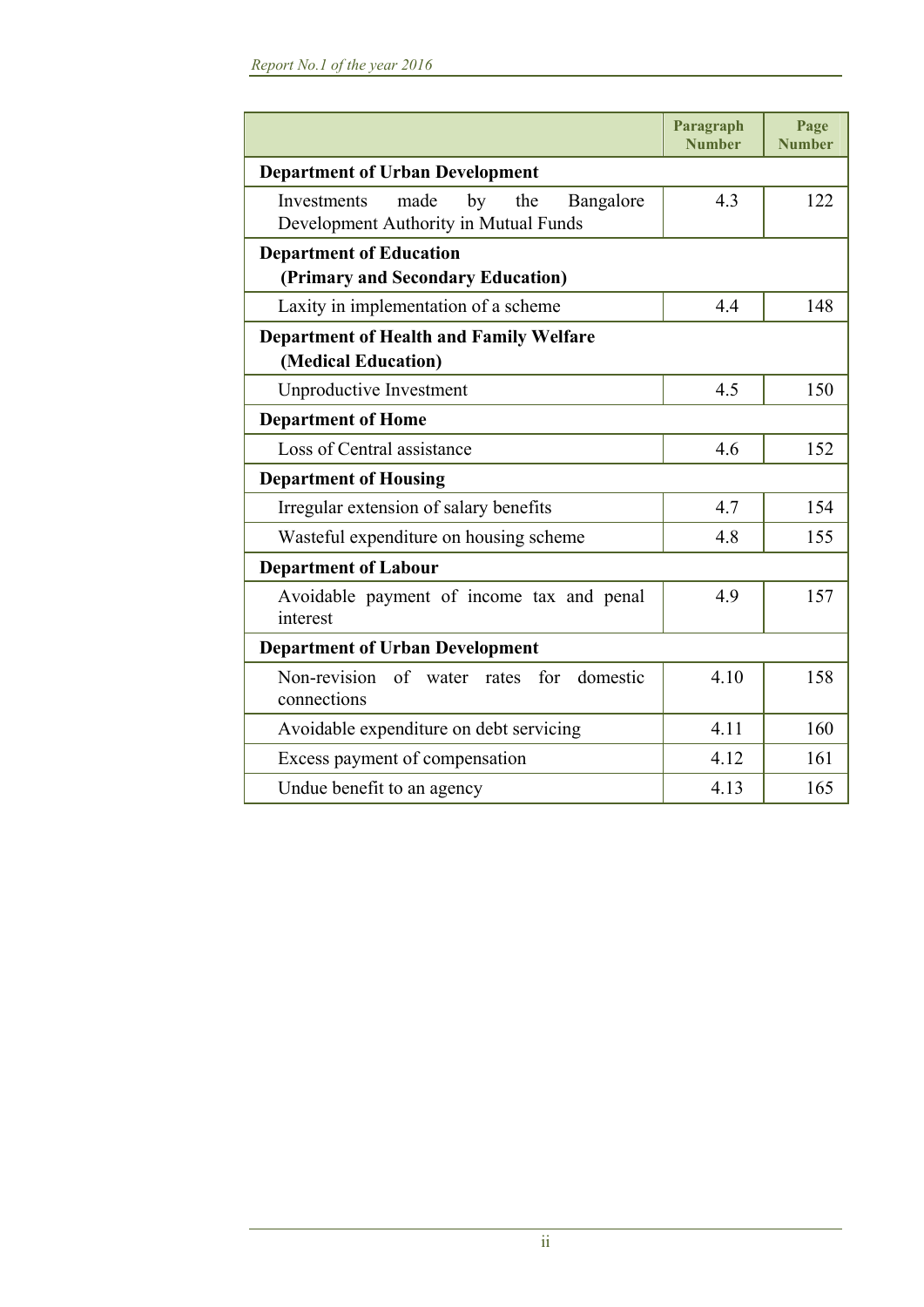|  | <b>List of Appendices</b> |
|--|---------------------------|
|  |                           |

| <b>Details</b>                                                                                                                                                                           | <b>Appendix</b><br><b>Number</b> | Page<br><b>Number</b> |
|------------------------------------------------------------------------------------------------------------------------------------------------------------------------------------------|----------------------------------|-----------------------|
| breakup of Inspection Reports and<br>Year-wise<br>outstanding in respect of Revenue<br>Paragraphs<br>Department                                                                          | 1.1                              | 171                   |
| Details of Departmental Notes pending as of<br>(Excluding General and<br>30.10.2015<br>Statistical<br>Paragraphs)                                                                        | 1.2                              | 172                   |
| Paragraphs (excluding General and Statistical) yet<br>to be discussed by PAC as of 30.10.2015                                                                                            | 1.3                              | 173                   |
| List of hospitals selected for test-check                                                                                                                                                | 2.1                              | 174                   |
| Availability of Specialisation in Taluk and District<br>Hospitals                                                                                                                        | 2.2                              | 175                   |
| Percentage of expired blood                                                                                                                                                              | 2.3                              | 176                   |
| Statement showing the details of number of beds in<br>the burns wards, exclusive manpower available and<br>number of patients admitted, discharged and died<br>during the period 2010-15 | 2.4                              | 177                   |
| Details of staff sanctioned in Trauma care centre                                                                                                                                        | 2.5                              | 178                   |
| Role of organisations on Engineering Education in<br>Karnataka                                                                                                                           | 2.6                              | 179                   |
| List of test-checked engineering colleges                                                                                                                                                | 2.7                              | 180                   |
| Statement of division-wise analysis for CET intake<br>and admission data                                                                                                                 | 2.8                              | 181                   |
| Status of NBA Accreditation of VTU Autonomous<br>Colleges                                                                                                                                | 2.9                              | 182                   |
| Quality parameters of autonomous colleges                                                                                                                                                | 2.10                             | 184                   |
| Availability of teaching faculty in test-checked<br>colleges                                                                                                                             | 2.11                             | 185                   |
| Availability of laboratory facilities in test-checked<br>colleges                                                                                                                        | 2.12                             | 186                   |
| facilities<br>Availability of Library<br>sampled<br>1n<br>Colleges                                                                                                                       | 2.13                             | 188                   |
| Illustrative cases of ambiguous disclosure in goods<br>tender supplier selection                                                                                                         | 3.1                              | 189                   |
| Status of working of equipment                                                                                                                                                           | 4.1                              | 190                   |
| Details of the source where articles were seized                                                                                                                                         | 4.2                              | 191                   |
| Entry of prohibited articles into prison                                                                                                                                                 | 4.3                              | 192                   |
| Production of undertrials before Courts through VC<br>system vis-à-vis through escorts                                                                                                   | 4.4                              | 193                   |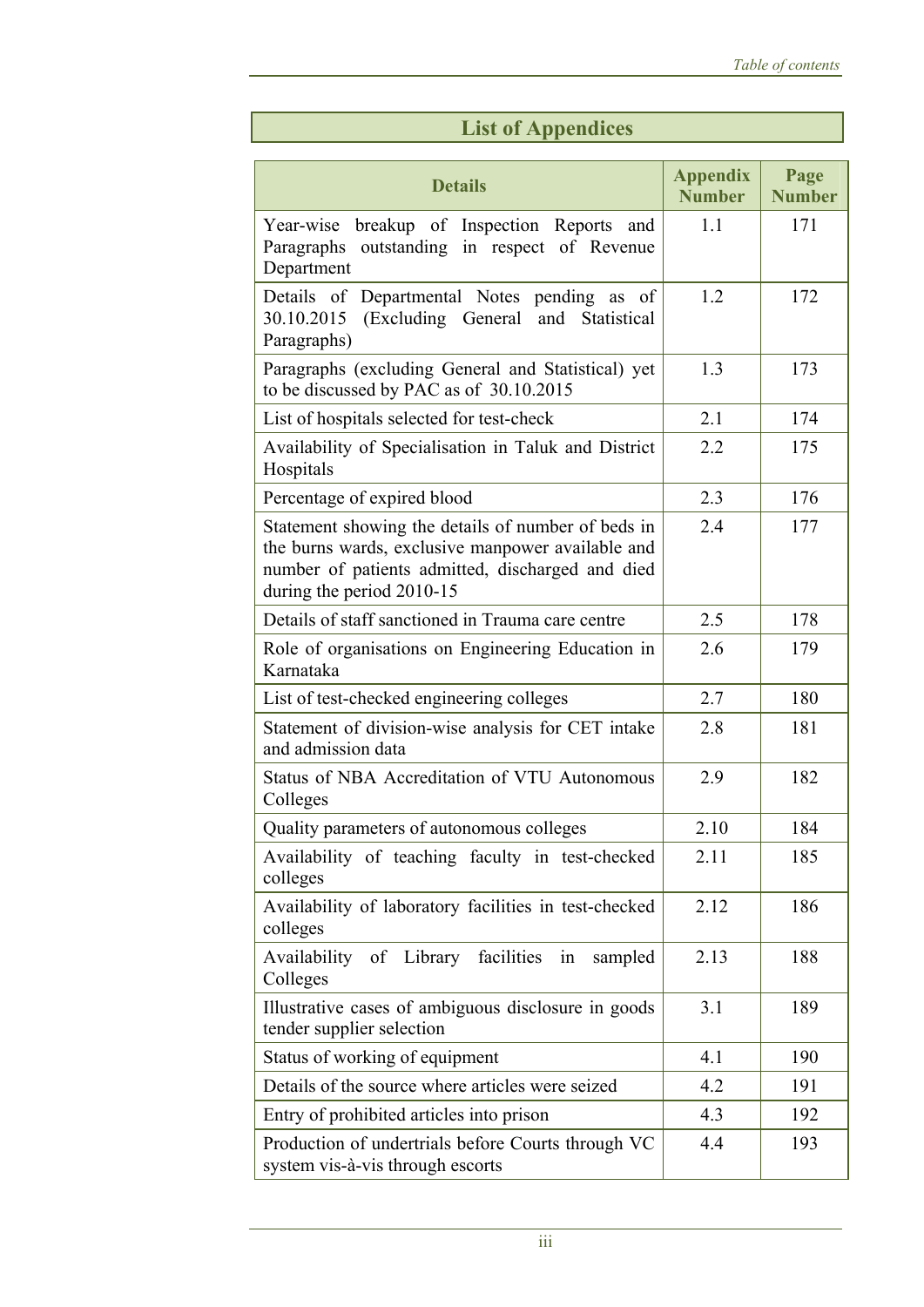| <b>Details</b>                                                                                                                              | <b>Appendix</b><br><b>Number</b> | Page<br><b>Number</b> |
|---------------------------------------------------------------------------------------------------------------------------------------------|----------------------------------|-----------------------|
| showing the list of test-checked<br>Statement<br>institutions                                                                               | 4.5                              | 194                   |
| <b>Statement Showing Juvenile Delinquency</b>                                                                                               | 4.6                              | 195                   |
| Statement showing the release of grants<br>to<br>Institutions not registered under the JJ Act                                               | 4.7                              | 196                   |
| Care Institutions<br>List<br>of Child<br>where<br>no<br>Management Committee was formed                                                     | 4.8                              | 197                   |
| Incumbency in the post of Commissioner and<br>Finance Member of BDA during the period 1999-<br>2014                                         | 4.9                              | 198                   |
| Statement showing details of Collection Accounts<br>of IOB and Canara Bank not disclosed in Annual<br><b>Accounts of BDA</b>                | 4.10(a)                          | 199                   |
| Statement showing year-wise details of Bank<br>Accounts not disclosed in annual accounts during<br>1999-2014                                | 4.10(b)                          | 201                   |
| Statement showing details of investment and<br>redemption of Term Deposit made by debiting CA<br>1787                                       | 4.11                             | 203                   |
| Outflow of funds from main CA directly to Mutual<br>Fund                                                                                    | 4.12(a)                          | 205                   |
| Outflow of funds from main CA to Mutual Funds<br>through unauthorised accounts                                                              | 4.12(b)                          | 206                   |
| Outflow of funds from main CA to Mutual funds by<br>crediting Term Deposit proceeds to unauthorised<br>accounts                             | 4.12(c)                          | 207                   |
| Mutual Fund redemptions credited directly to main<br><b>CA</b>                                                                              | 4.13(a)                          | 208                   |
| redemption amount credited<br>Mutual Fund<br>to<br>unauthorised account and subsequently transferred<br>to main CA 239                      | 4.13(b)                          | 208                   |
| Mutual Fund redemptions credited to unauthorised<br>accounts and again re-invested in Mutual Funds                                          | 4.13(c)                          | 209                   |
| Deposits<br>made<br>out of Mutual<br>Term<br>Fund<br>redemption credited to unauthorised account and<br>subsequently transferred to main CA | 4.13(d)                          | 209                   |
| Fake Term Deposits recorded in books of BDA at<br>the time of transfer of funds from main account                                           | 4.14                             | 210                   |
| Case study on the concealment of unauthorised<br>transaction in CA 1562 disclosed in the accounts of<br><b>BDA</b>                          | 4.15                             | 213                   |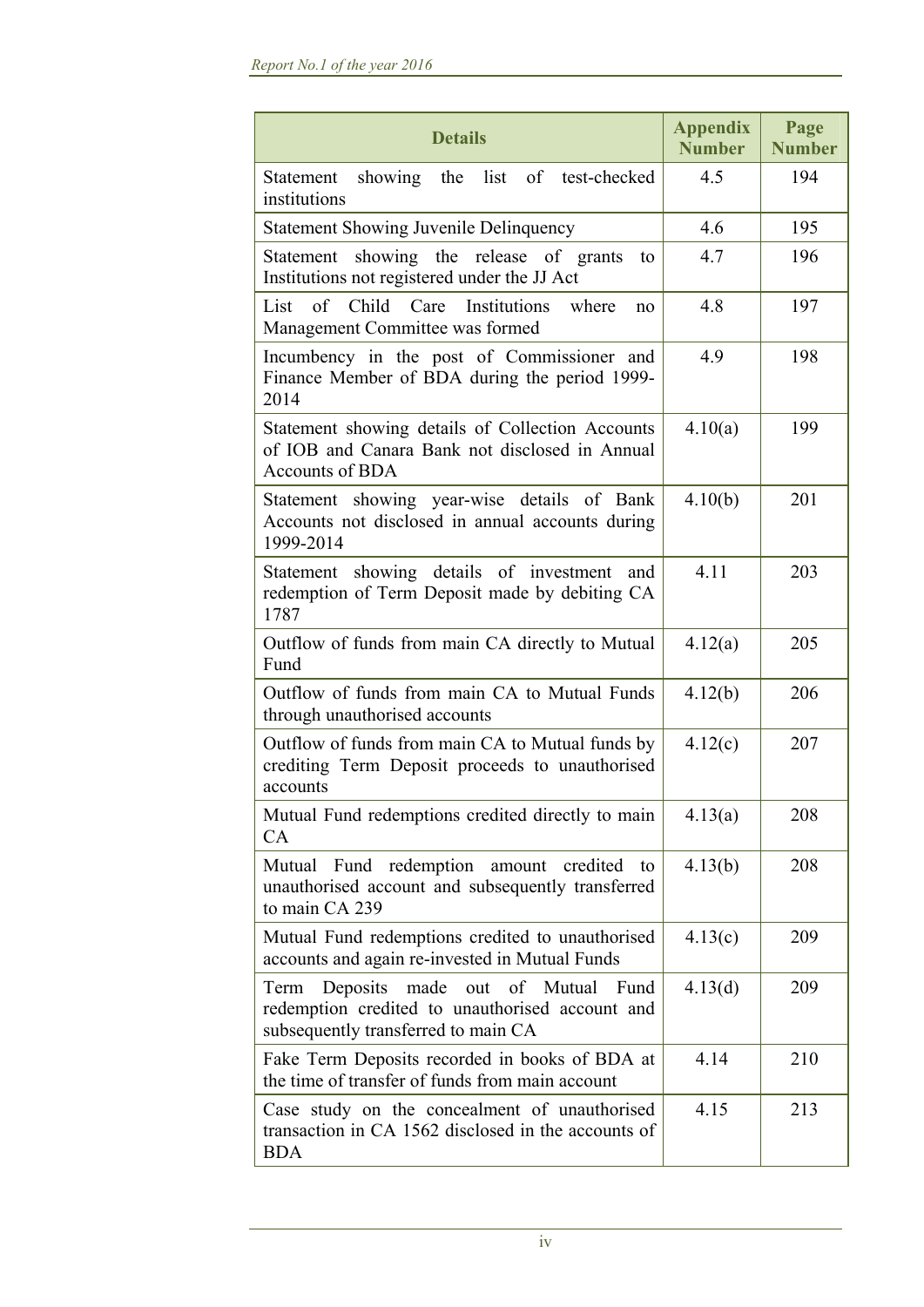| <b>Details</b>                                                                                                        | <b>Appendix</b><br><b>Number</b> | Page<br><b>Number</b> |
|-----------------------------------------------------------------------------------------------------------------------|----------------------------------|-----------------------|
| Statement showing the excess payment made to the<br>NGOs against the recommendations of the taluk<br>level committees | 4.16                             | 215                   |
| Statement showing irregular payments made to the<br><b>NGOs</b>                                                       | 4.17                             | 217                   |
| Details of irregular salary benefits                                                                                  | 4.18                             | 218                   |
| Excess payment of compensation for construction<br>of road on land not acquired                                       | 4.19                             | 219                   |
| payment of compensation<br>towards<br>Excess<br>construction of road on land deleted from final<br>notification       | 4.20                             | 220                   |
| Liability of the Authority towards payment of<br>compensation                                                         | 4.21                             | 221                   |